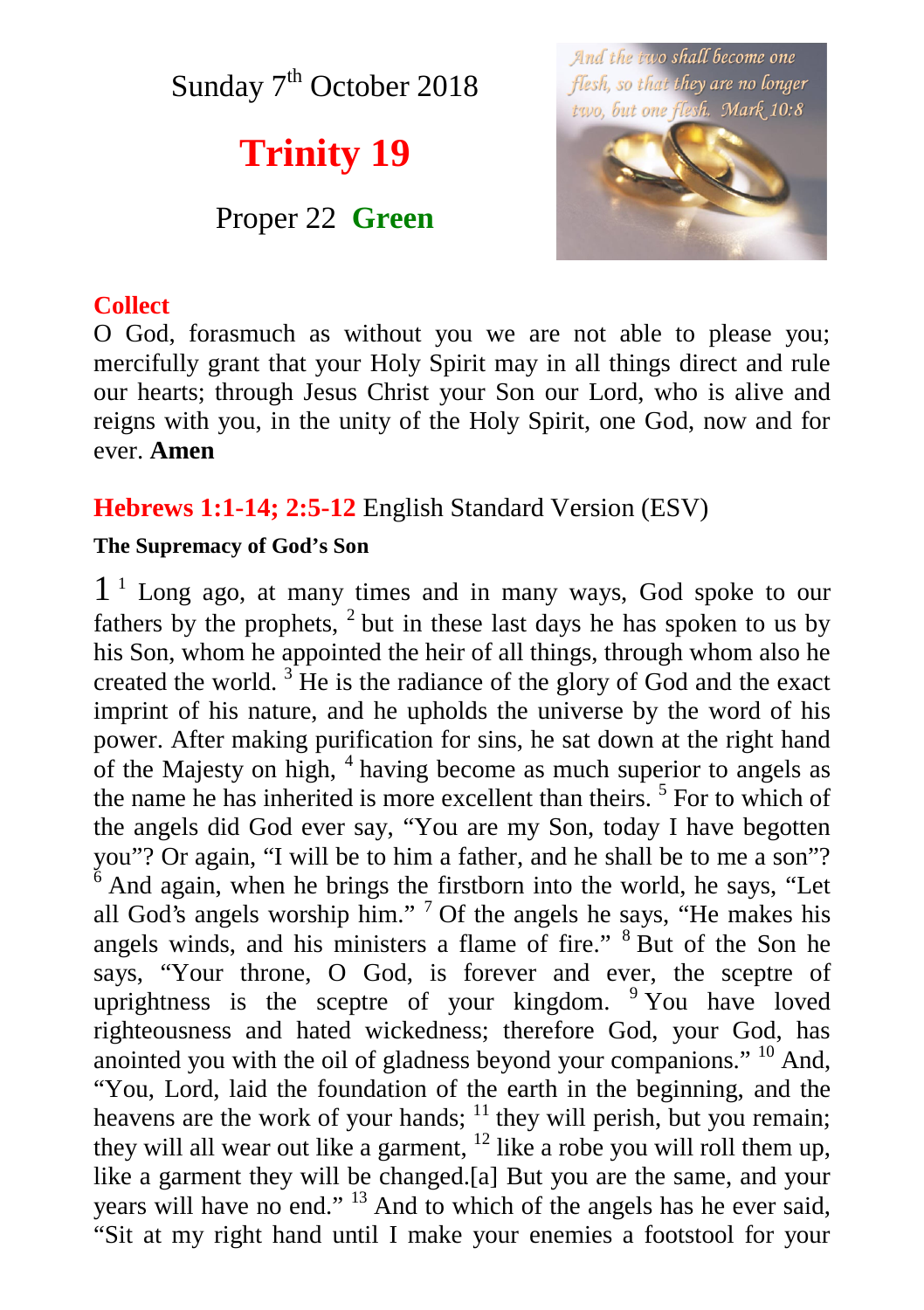feet"?<sup>14</sup> Are they not all ministering spirits sent out to serve for the sake of those who are to inherit salvation?

#### **The Founder of Salvation**

 $2<sup>5</sup>$  For it was not to angels that God subjected the world to come, of which we are speaking. <sup>6</sup> It has been testified somewhere, "What is man, that you are mindful of him, or the son of man, that you care for him?  $7$  You made him for a little while lower than the angels; you have crowned him with glory and honour, <sup>[b] 8</sup> putting everything in subjection under his feet." Now in putting everything in subjection to him, he left nothing outside his control. At present, we do not yet see everything in subjection to him. <sup>9</sup> But we see him who for a little while was made lower than the angels, namely Jesus, crowned with glory and honor because of the suffering of death, so that by the grace of God he might taste death for everyone.  $^{10}$  For it was fitting that he, for whom and by whom all things exist, in bringing many sons to glory, should make the founder of their salvation perfect through suffering. <sup>11</sup> For he who sanctifies and those who are sanctified all have one source.<sup>[c]</sup> That is why he is not ashamed to call them brothers, <sup>[d] 12</sup> saying, "I will tell of your name to my brothers; in the midst of the congregation I will sing your praise."

**Footnotes:** a. Some manuscripts omit *like a garment*. b. Some manuscripts insert *and set him over the works of your hands*. c. Greek *all are of one*. d. or *brothers and sisters*. The plural Greek word *adelphoi* (translated "brothers") refers to siblings in a family. In New Testament usage, depending on the context, *adelphoi* may refer either to men or to both men and women who are siblings (brothers and sisters) in God's family, the church; also verse 12.

**COMMENT:** Few passages in the New Testament contain a higher expression of Christology defining the true role of Jesus Christ in the Christian tradition. Chapter 1:1-4 summarizes the basic message of the gospels. Chapter 2:5-12 gives us a clear definition of God's plan in coming among us in Jesus: to bring us to the glorious presence of God.

## **Mark 10:2-16** English Standard Version (ESV)

 $10<sup>2</sup>$  And Pharisees came up and in order to test him asked, "Is it lawful for a man to divorce his wife?" <sup>3</sup> He answered them, "What did Moses command you?" <sup>4</sup> They said, "Moses allowed a man to write a certificate of divorce and to send her away."<sup>5</sup> And Jesus said to them, "Because of your hardness of heart he wrote you this commandment. <sup>6</sup> But from the beginning of creation, 'God made them male and female.'<sup>7</sup> 'Therefore a man shall leave his father and mother and hold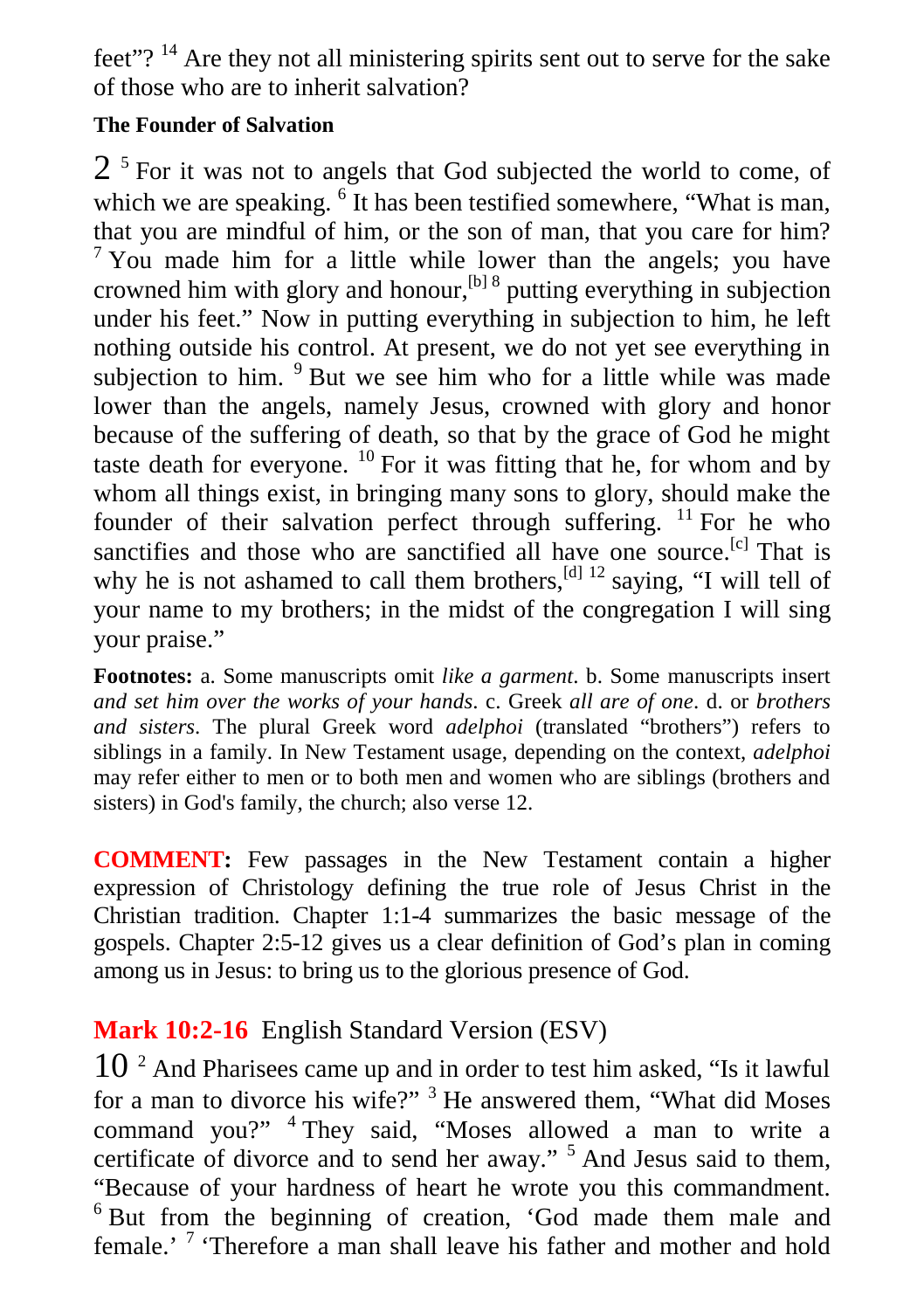fast to his wife, <sup>[a] 8</sup> and the two shall become one flesh.' So they are no longer two but one flesh. <sup>9</sup> What therefore God has joined together, let not man separate." <sup>10</sup> And in the house the disciples asked him again about this matter.  $^{11}$  And he said to them, "Whoever divorces his wife and marries another commits adultery against her, <sup>12</sup> and if she divorces her husband and marries another, she commits adultery."

### **Let the Children Come to Me**

<sup>13</sup> And they were bringing children to him that he might touch them, and the disciples rebuked them.  $^{14}$  But when Jesus saw it, he was indignant and said to them, "Let the children come to me; do not hinder them, for to such belongs the kingdom of God.  $^{15}$  Truly, I say to you, whoever does not receive the kingdom of God like a child shall not enter it." <sup>16</sup> And he took them in his arms and blessed them, laying his hands on them.

**Footnote:** a. Some manuscripts omit *and hold fast to his wife*

**COMMENT:** Jesus voiced his profound concern for stable family life and for children. In Roman society, marriage had one purpose – to provide a legal heir who would inherit a man's property. In Jewish society, men could divorce their wives for any reason, or even at a whim. Wives had no such right without their husband's consent. In verses 10-12, Jesus put women on an equal footing. The setting of the two subjects in sequence is surely not by chance. It is fully evident in our day as in Jesus' time that women and children suffer most when love dies and marriages are dissolved by divorce. Modern society is moving inexorably to separate what is meant by civil and religious marriage. A clear distinction can be drawn between a civil contract and a sacred covenant made as an act of worship in which God participates.

**Psalm 26** *Judica me, Domine* Grail Psalter

# **R Your love, O Lord, is before my eyes.**

<sup>1</sup> *Of David*

Give judgment for me, O Lord: for I walk the path of perfection. I trust in the Lord; I have not wavered. **R**

 $2$  Examine me, Lord, and try me; O test my heart and my mind, <sup>3</sup> for your love is before my eyes and I walk according to your truth. **R**